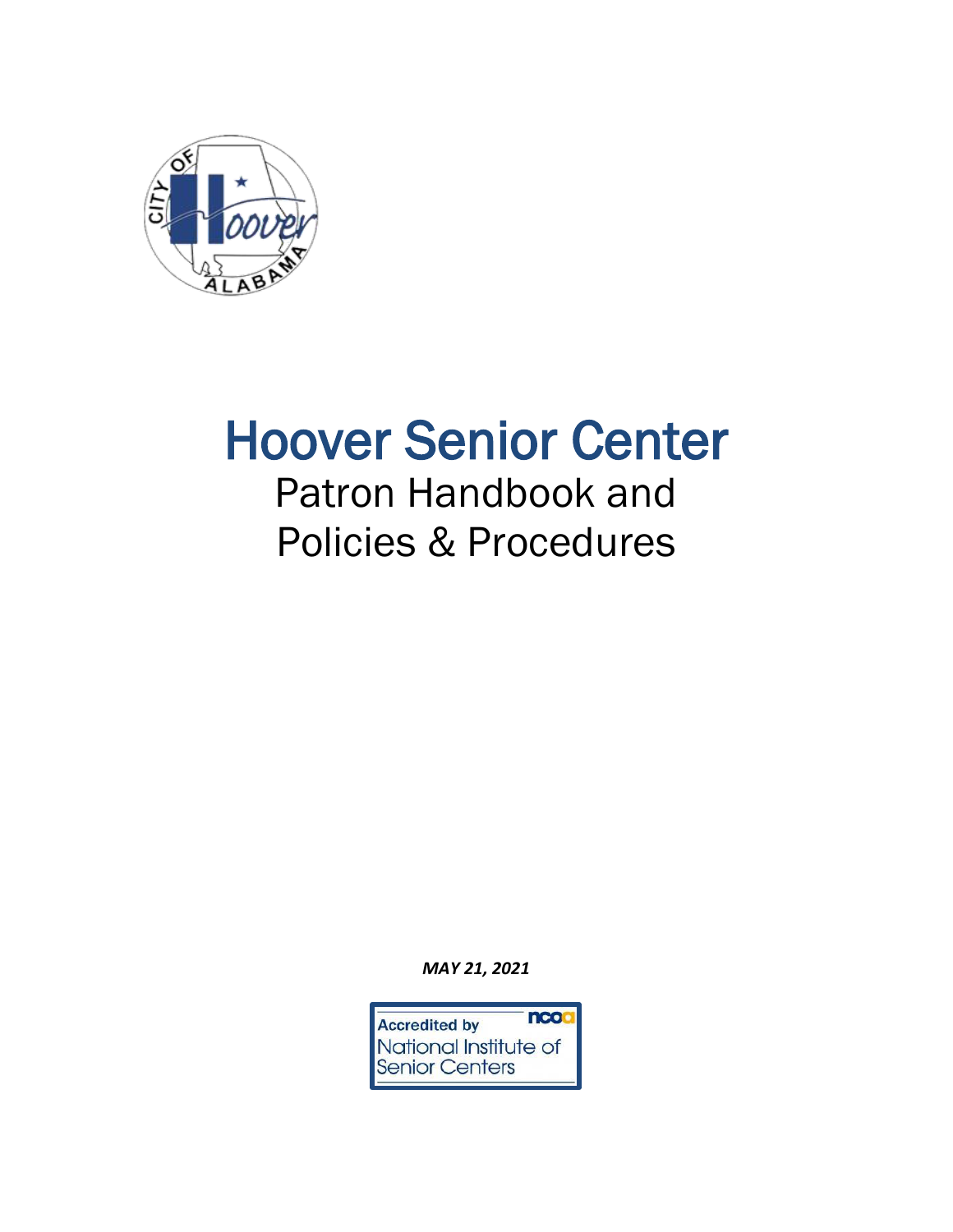## **TABLE OF CONTENTS**

| 1.1 |                                                                          |  |
|-----|--------------------------------------------------------------------------|--|
|     |                                                                          |  |
| 2.1 |                                                                          |  |
| 2.2 |                                                                          |  |
| 2.3 |                                                                          |  |
|     |                                                                          |  |
| 3.1 |                                                                          |  |
| 3.2 |                                                                          |  |
| 3.3 |                                                                          |  |
| 3.4 | Senior Center and Parks and Recreation Department Rules and Regulations4 |  |
|     |                                                                          |  |
| 4.1 |                                                                          |  |
| 4.2 |                                                                          |  |
|     |                                                                          |  |
| 5.1 |                                                                          |  |
| 5.2 |                                                                          |  |
| 5.3 |                                                                          |  |
| 5.4 |                                                                          |  |
| 5.5 |                                                                          |  |
| 5.6 |                                                                          |  |
| 5.7 |                                                                          |  |
|     |                                                                          |  |
| 6.1 |                                                                          |  |
| 6.2 |                                                                          |  |
| 6.3 |                                                                          |  |
|     |                                                                          |  |
| 7.1 |                                                                          |  |
| 7.2 |                                                                          |  |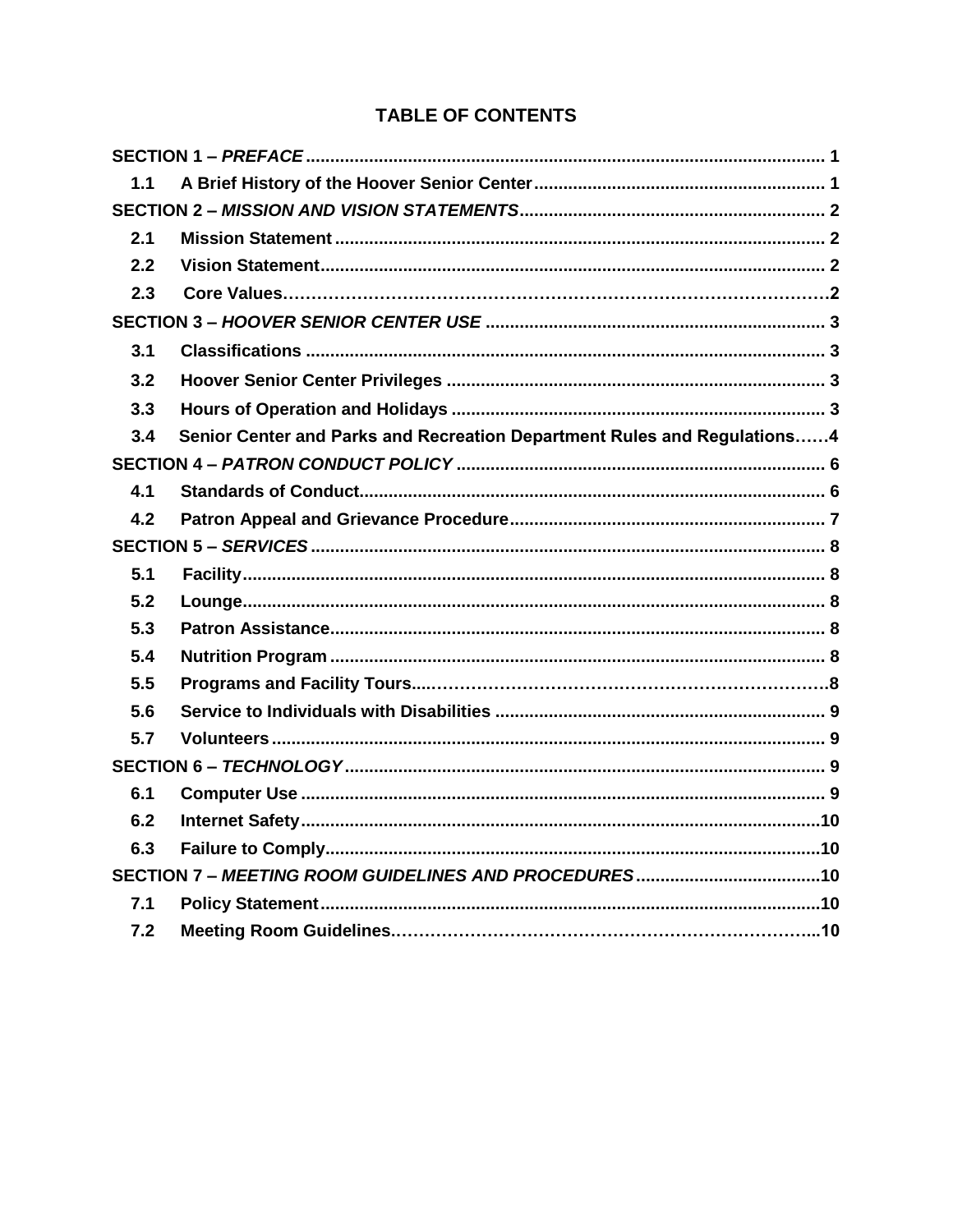## **SECTION 1 – PREFACE**

#### <span id="page-2-1"></span><span id="page-2-0"></span>**1.1 A Brief History of the Hoover Senior Center**

In June 1986, the Hoover Study Club proposed the creation of an organization for the Hoover seniors. Two study club members met with the Director of Hoover Parks and Recreation Department, and the Activities Director, to discuss the request. Emerging from that meeting was the blueprint for a senior activities group that would become the Hoover New Horizons. The Hoover Parks and Recreation Department agreed to sponsor the group and created a member advisory board to oversee the activities of the new senior organization.

Hoover New Horizons met in a number of different facilities, including the Lake House, Riverchase Country Club, Green Valley Baptist Church, and the Wynfrey Hotel. Fortunately, in 1992, the Hoover Recreational Center was completed and included a Hoover New Horizons room for members. Hoover New Horizons held its first meeting at this new facility on July 28, 1992. In 1998, Hoover New Horizons and the City of Hoover bought a 30-passenger bus to be used for trips and tours; this bus was used until 2018. In a 2002 joint venture with the Jefferson County Office of Senior Citizens, the City of Hoover opened a Nutrition Program for seniors at the Senior Center. Center members and other senior Hoover or Jefferson county residents have the opportunity to participate in this program.

Hoover New Horizons members dreamed of having a dedicated senior facility. Following extensive conversations with the seniors, the City of Hoover determined they needed their own facility and committed \$2 million to the project. A building that was once the Hoover Public Works was selected and renovated by the City to serve as the new senior center. Construction began in April 2006. Less than one year later, on February 6, 2007, the center was completed. The building currently spans more than 8,000 square feet and consists of a computer lab, meeting rooms, large glassed-in sunroom, sitting areas and an auditorium. The Hoover Parks and Recreation Foundation played a significant role by raising more than \$100,000 to furnish the facility. Membership grew rapidly after the center opened.

The schedule of activities at the Senior Center has continued to develop and grow, as has the Senior Center membership. In June 2018, The Hoover Senior Center received accreditation from the National Institute of Senior Centers (NISC), a partner of the National Council on the Aging (NCOA). NISC offers the nation's only National Senior Center Accreditation Program.

<span id="page-2-2"></span>The Senior Center temporarily closed its doors to its members on March 16, 2020 due to a National Pandemic. Deemed essential employees, the staff continued serving its Patrons through adapting the nutrition program. The team transitioned to hosting drive thru special events with sponsors, the Horizons Board and volunteers. The team continued to stay connected to the members through socially distanced visits, phone calls, emails and online daily programming. The center began reopening June 1, 2021, while staying in compliance with the Alabama Department of Senior Services guidelines.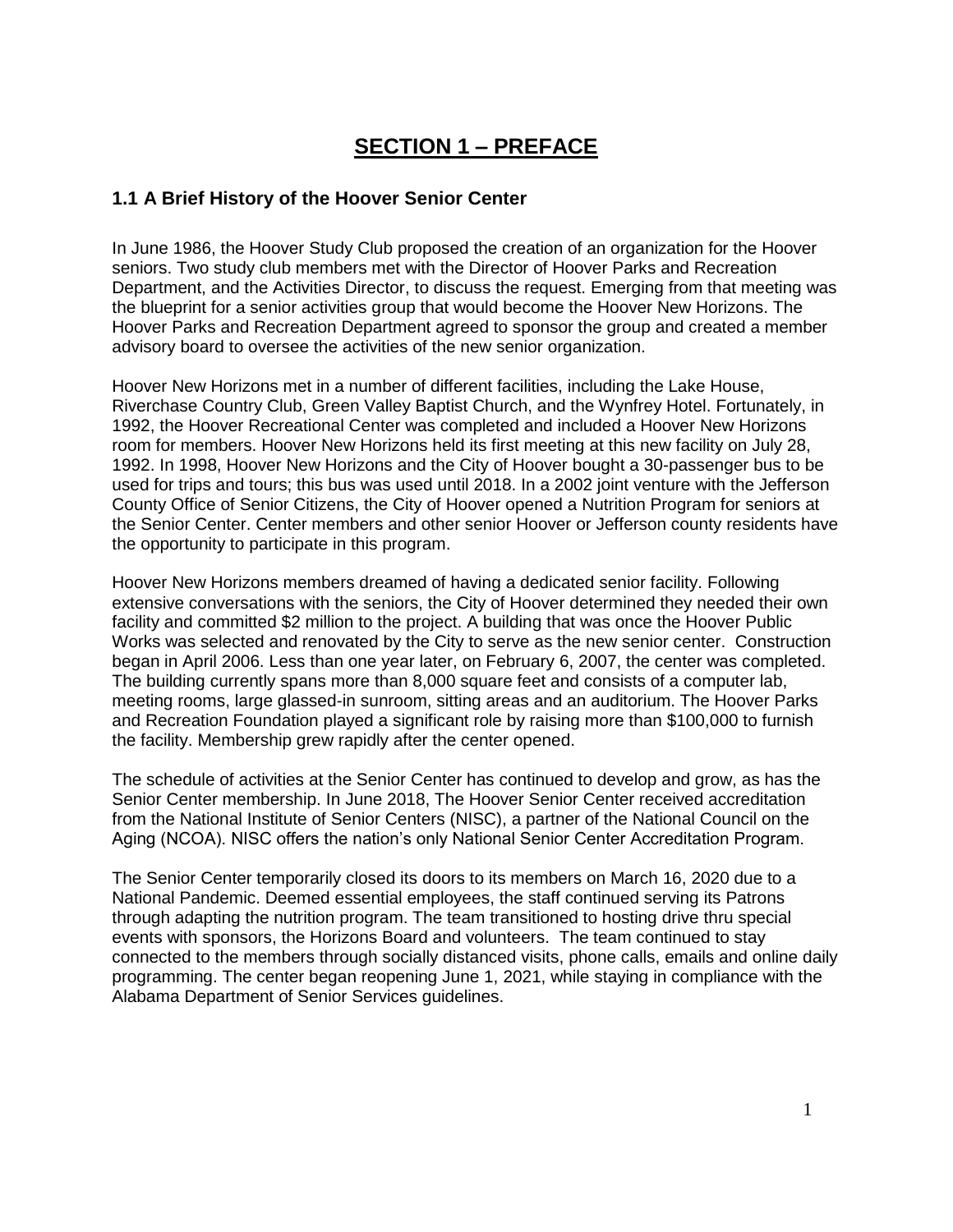## **SECTION 2 – MISSION AND VISION STATEMENTS**

#### <span id="page-3-0"></span>**2.1 Mission Statement**

Hoover Senior Center exists as a partnership with Hoover New Horizons to serve and empower senior adults by providing opportunities that promote quality of life through social engagement, physical well-being, community involvement, creativity, and life-long learning.

#### <span id="page-3-1"></span>**2.2 Vision Statement**

The Hoover Senior Center is recognized as a model for excellence in providing opportunities, programs, and services for older adults. Through a dedicated team of staff, the Hoover Senior Center seeks to enrich the lives of seniors as we serve and empower them in a positive and safe environment.

#### **2.3 Core Values**

The Hoover Senior Center core values are:

- **Respect**: We believe in the importance of respecting others by treating them with dignity, creating an environment of inclusiveness, and embracing the diversity of each individual.
- **Integrity**: We conduct ourselves to reflect honesty, high moral principles, and esteemed value for all members.
- **Safety**: We promote a safe and inviting environment accessible to our diverse membership. It is our belief that paramount safety fosters respect, integrity, service, synergy, empathy, and excellence.
- **Service**: We provide myriad opportunities for all members to serve that are dedicated to improving their quality of life.
- **Synergy**: We are committed to a supportive environment of unity, which gives members the opportunity to build empowering relationships through teamwork.
- **Empathy**: We are committed to fostering a kind, compassionate, and nurturing environment for all members.
- <span id="page-3-2"></span> **Excellence**: we strive to exceed the expectations of our member in order to provide the highest quality of professional services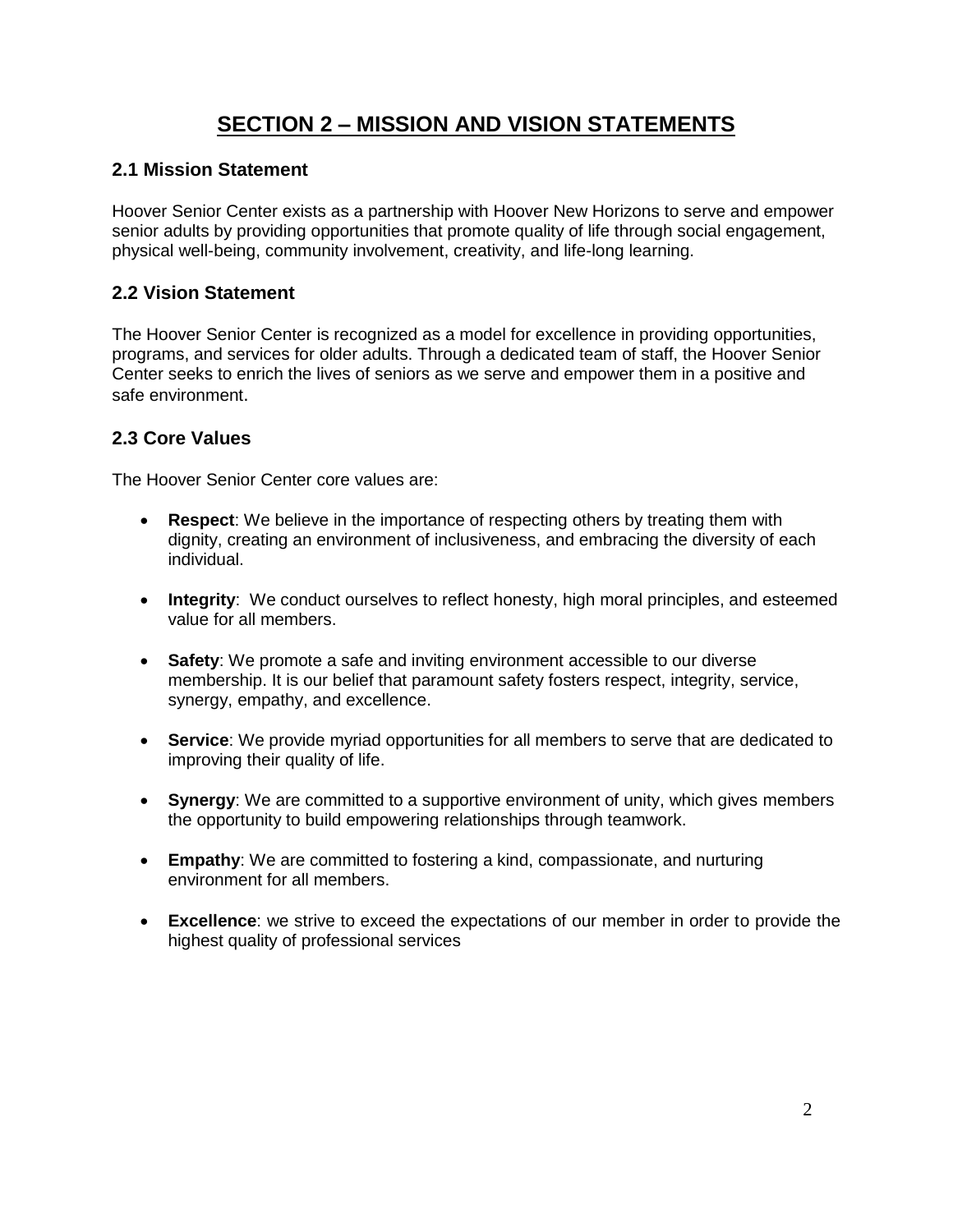## **SECTION 3 – HOOVER SENIOR CENTER USE**

#### <span id="page-4-0"></span>**3.1 Classifications**

There are three classifications that allow access to the Hoover Senior Center:

- 1. Hoover Senior Center membership
- 2. Non-resident membership
- 3. Caregiver membership

For purposes of this document, an individual who possesses a Hoover Senior Center membership, a non-resident membership, or a caregiver membership is referred to herein as a "member" or "Patron."

#### <span id="page-4-1"></span>**3.2 Hoover Senior Center Privileges**

Independent adults ages fifty-five (55) and older may use the Hoover Senior Center's resources with (i) a current Senior Center membership, (ii) a current non-resident Senior Center membership, or (iii) a caregiver membership attached to a current resident or non-resident membership.

Each member, regardless of type, must scan in their membership card each time they enter the facility.

In order to join the Hoover Senior Center as a member, non-resident member, or caregiver member, individuals must present documents required by the Hoover Parks and Recreation Department and/or the Hoover Senior Center. (Non-residents may not use the Hoover Recreation Center.)

See the Hoover Recreation Center or Senior Center staff for more information.

#### <span id="page-4-2"></span>**3.3 Hours of Operation and Holidays**

<span id="page-4-3"></span>The Hoover Senior Center hours of operation and information on holiday closings are found on the City of Hoover website (https://www.hooveralabama.gov) and are available at the Senior Center.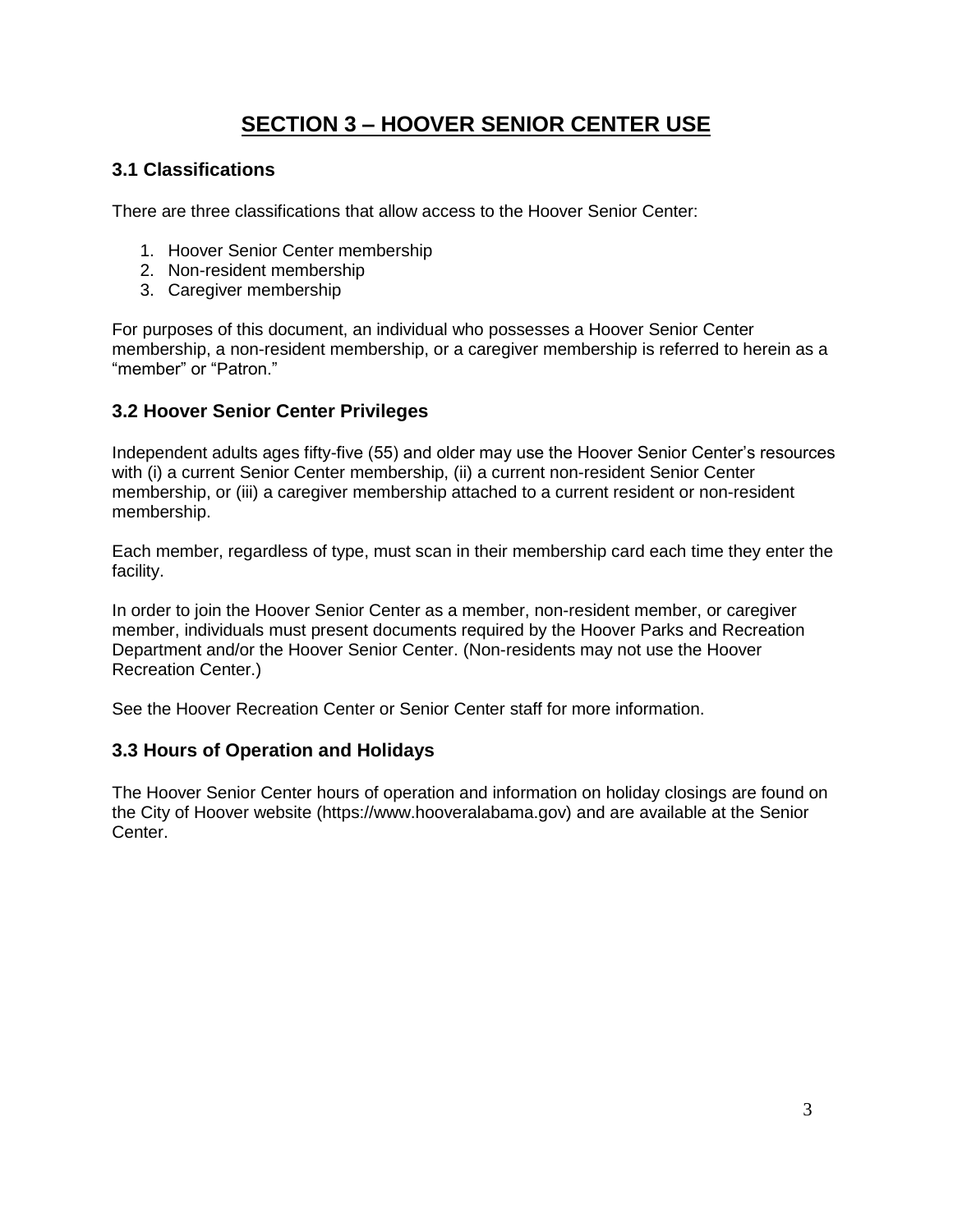#### **3.4 Hoover Senior Center and Hoover Parks and Recreation Department Rules and Regulations**

Patrons are expected to adhere to generally accepted rules of conduct. Unacceptable Patron behavior includes any behavior exhibited by a Patron that either consciously or unconsciously violates or restricts the rights of others or disrupts the Hoover Senior Center's operations. Failure to adhere to the Senior Center's rules and regulations and/or any other Hoover Parks and Recreation Department rules and policies may result in loss of center privileges or loss of a Patron's membership. Any illegal act or conduct in violation of city ordinances or regulations is prohibited. The following requirements for behavior/use shall be observed, but should not be considered all-inclusive.

- 1. Disruptive behavior is prohibited. Any verbal abuse, demeaning or disrespectful comments, excessive noise (including loud, personal conversation) or threatening gestures is prohibited. Intimidation, sexual or general harassment, bullying, or any behavior that has the potential of causing physical harm to another individual is also prohibited.
- 2. Authorized entrances and exits must be used when entering and exiting the Hoover Senior Center.
- 3. Stealing is prohibited.
- 4. Furnishing false information to staff is prohibited.
- 5. Tobacco, alcohol, and illegal drugs are prohibited in the Senior Center as well as anyone who may present themselves under the influence of the aforementioned substances.
- 6. Appropriate dress is required while in the Senior Center.
- 7. Hoover Senior Center materials and facilities must be used properly. Any abuse or destruction of Senior Center materials or equipment is prohibited.
- 8. Service animals are the only animals allowed in the Senior Center.
- 9. Weapons are not permitted in the Senior Center.
- 10. Senior Center Patrons are prohibited from non-public areas.
- 11. To ensure the Hoover Senior Center safety and security, or if a member reports a missing item while at the center, the Senior Center administration may request the contents of bags, briefcases, and similar items brought into the facility be revealed.
- 12. On occasion, children may be allowed to remain at the Senior Center (*e.g.,* a special event). When such occasions arise, Patrons will be notified in advance. Any community service involving children will have to be approved in advance by the Senior Center administration. Children are not permitted to remain in the Senior Center while a Patron performs an activity, even if they are being monitored.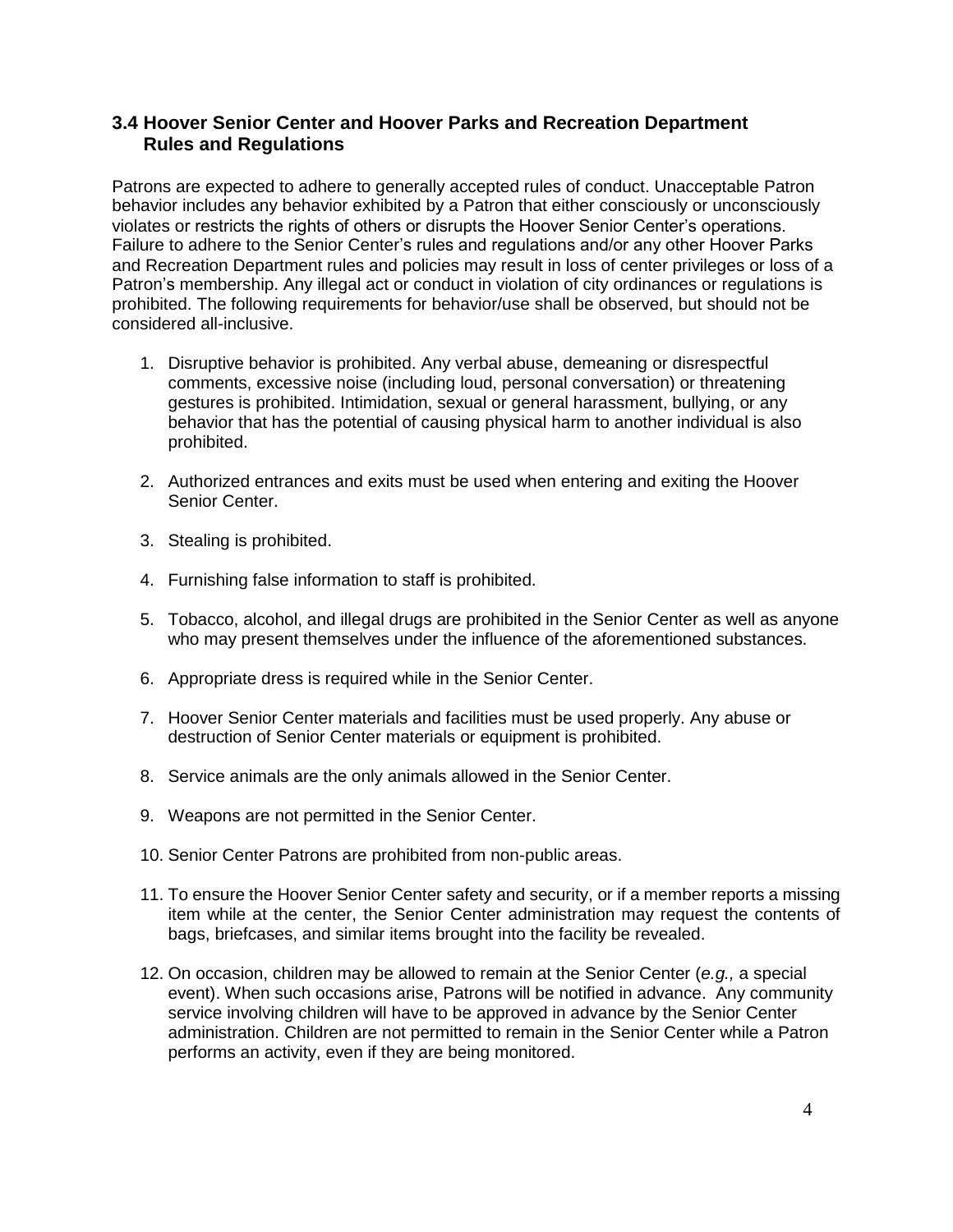- 13. Solicitation is prohibited at the Hoover Senior Center and on the Senior Center premises.
- 14. Bicycles, motorcycles, and any other like items are not allowed inside the Senior Center and must be parked in an authorized parking space.
- 15. Patrons must comply with the Senior Center's evacuation/disaster procedures/wellness procedures or leave the premises. This includes but is not limited to fire protection, storm protection, intruder protection, any other natural disaster, or illness.
- 16. The Hoover Senior Center is a recreational facility offering programs for individuals age 55+ who are able to maneuver independently through the center and participate in activities. Individuals are expected to remain active, alert, awake, and engaged, while visiting the Senior Center. Lying down or sleeping on the furniture is prohibited. An individual with a medical condition which causes a symptom of occasional sleeping may be considered an exception to this requirement with written documented proof of the medical condition from a physician. Any Patron with this exception must be accompanied by a caregiver or companion.
- 17. Safety is a priority at the Hoover Senior Center. Individuals must be able to care for themselves while in the Senior Center. Hoover Senior Center staff will determine if individuals are required to be accompanied by a caregiver at the Senior Center. Individuals needing assistance (*e.g.*, due to memory impairment, incontinence, dependence upon the use of a wheelchair) may conditionally visit the Senior Center with the aid of a caregiver. For the safety of all of our Patrons, caregivers accompanying individuals must remain with such individual at all times.
- 18. All individuals who are dropped off at the Hoover Senior Center must be picked up prior to center closing time, as staff will not be able to wait with the individual. A first violation of this policy will result in a verbal warning. A second violation within a calendar year will result in suspended privileges to the center for up to one (1) week. A third violation within a calendar year will result in privileges being suspended for up to one (1) month. A fourth violation within a calendar year may result in privileges being suspended permanently.
- 19. The Senior Center management reserves the right at any time to use professional judgment in adding to or retracting from the above-mentioned rules and regulations.

<span id="page-6-0"></span>The Hoover Senior Center staff is authorized to evaluate situations and take immediate and appropriate action, by asking individuals either to discontinue the behavior or leave the center premises. The staff may also notify the appropriate authorities should he/she feel the situation merits such action.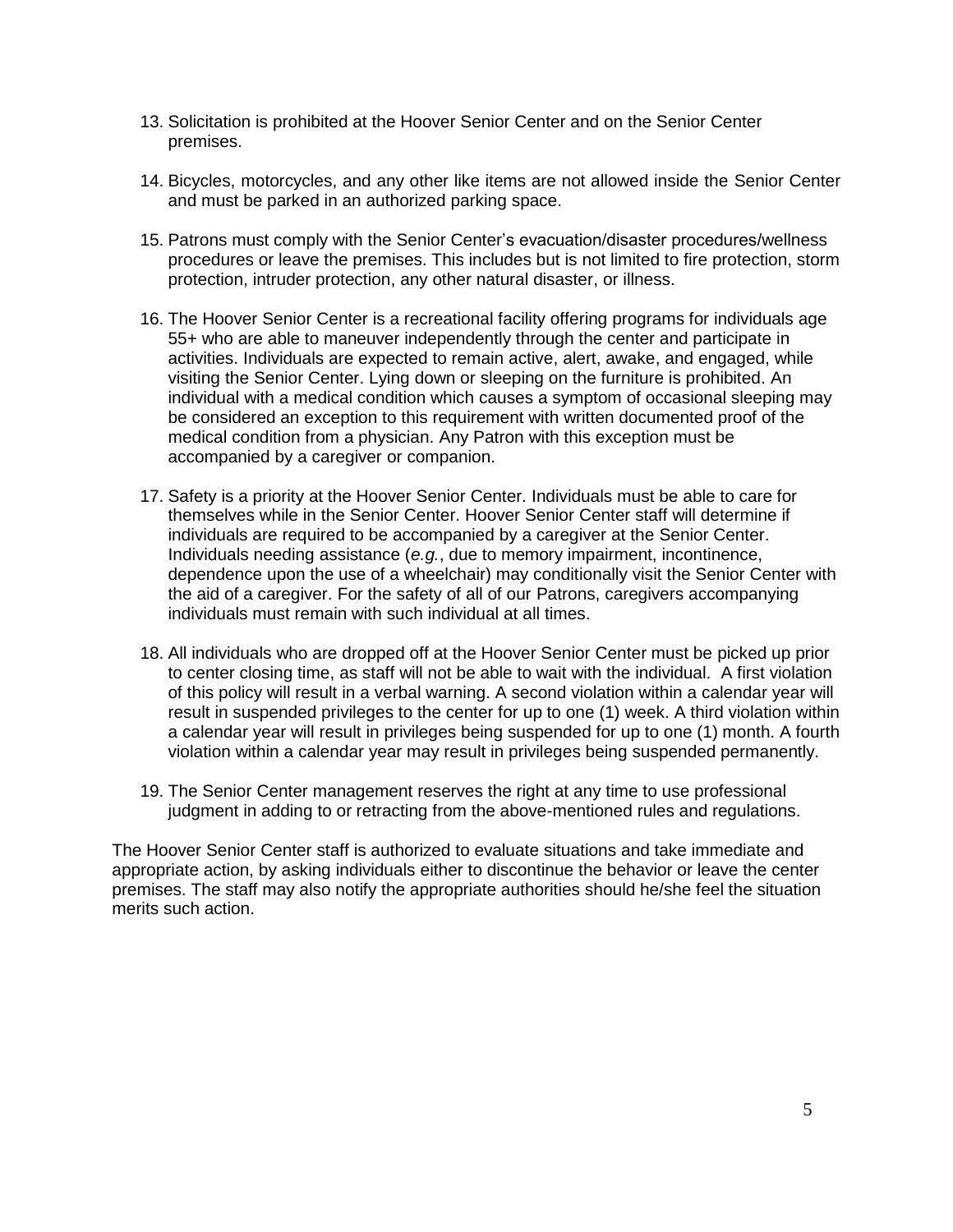## **SECTION 4** *–* **PATRON CONDUCT POLICY**

#### <span id="page-7-0"></span>**4.1 Standards of Conduct**

All participants in activities and programs sponsored by the Hoover Senior Center shall adhere to the Senior Center's rules and regulations as set forth in Section 3 above. Violations of any rule or regulation may result in disciplinary action and forfeiture of individual Senior Center privileges.

Hoover Senior Center staff is authorized to evaluate problem behavior and take appropriate action. Each incident shall be addressed on a case-by-case basis. Violations are categorized as follows:

#### **A.** Category 1

The most severe violations typically include behaviors considered to be illegal according to federal, state, city or other jurisdiction law and require contacting the police.

Individuals and parties involved in these offenses may be subject to a hearing conducted by the Hoover Parks and Recreation Director. Facility use privileges shall be suspended pending the outcome of such hearing. An individual shall be subject to immediate disciplinary action, up to suspension of program participation and/or facility use privileges, at the discretion of the Senior Center administration. In addition, further disciplinary action may be taken, up to suspension and/or termination of program participation and/or facility use privileges, at the discretion of the Hoover Parks and Recreation Director following a hearing.

Violations include, but are not limited to:

- Possession of any weapon
- Theft of property
- Unauthorized entry or trespassing
- Intentional assault or battery leading to injury; and/or attempted assault or battery

#### **B.** Category 2

Some violations may, or may not, result in a police report being filed, however these violations are severe enough to require disciplinary action.

Individuals and parties involved in these offenses may be subject to a hearing conducted by the Hoover Parks and Recreation Director. In the event a hearing is deemed necessary, the subject Patron's privileges will be suspended pending the outcome of such hearing. The Patron will be subject to immediate disciplinary action, up to suspension of program participation and/or facility use privileges, at the discretion of the Senior Center administration. Further disciplinary action may be taken, up to suspension and/or termination of program participation and/or facility use privileges, at the discretion of the Hoover Parks and Recreation Director.

Violations include, but are not limited to:

 Disorderly conduct, including the use of profanity toward an individual, intentional disrespectful behavior and/or verbal assault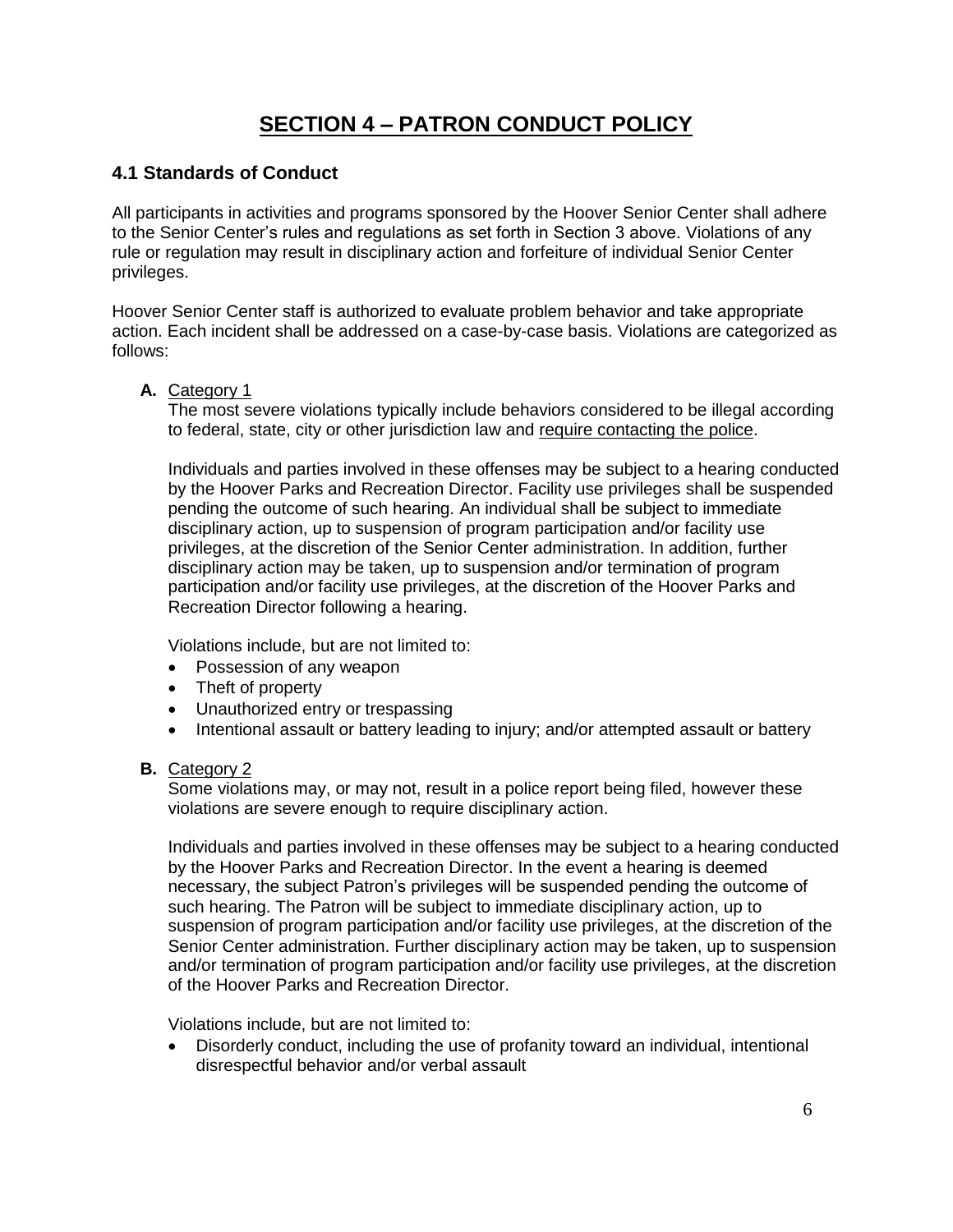- Willful failure to comply with policies associated with a program registration or membership/caregiver application
- Disrespect or disregard for the reasonable request of any departmental official, member, or volunteer
- Public use of alcohol or drugs
- Public intoxication
- Misuse, duplication or alteration of an identification card
- Furnishing false information, forgery or fraud
- Intentional misuse or destruction of any property, program area or equipment
- Involvement in a violation of city ordinance or policy

#### **C.** Category 3

These violations are not considered severe, but still require disciplinary action.

Individuals and parties involved in these offenses should meet with a designated administrative staff member in order to resolve the matter. The meeting is designed to be educational in nature, informing Patrons of alleged wrongdoing and to explain the potential consequences of further violations. Privileges may be suspended pending the administrative meeting. The Patron will be subject to immediate disciplinary action, up to suspension or program participation and/or facility use privileges, at the discretion of Senior Center administration. At the conclusion of the suspension period, any repeat offense will result in immediate disciplinary action up to suspension and/or termination of program participation and/or facility use privileges at the discretion of the Hoover Parks and Recreation Director.

Violations include but are not limited to:

- Violations of general use policies
- Failure to comply with the reasonable request of any departmental official or volunteer (e.g., Express drivers)
- Failure to comply with any and all policies associated with a program registration or membership/caregiver application
- Minor misuse of any facility, program area or equipment

#### **4.2 Patron Grievance and Appeal Procedure**

Any Patron, who has a grievance about any matter concerning a Senior Center Patron, the staff, or programs, can report it to the Hoover Senior Center Manager within 7 days of the event. Any Patron aggrieved by a decision made by the Senior Center administration may appeal to the Director of the Hoover Parks and Recreation Department.

This appeal must contain:

- Specific complaint with dates of incidents and circumstances leading to grievance
- Specific remedy being sought
- Previous decisions relating to this grievance
- A notice of appeal of those decisions
- A request for a meeting with the Hoover Senior Center manager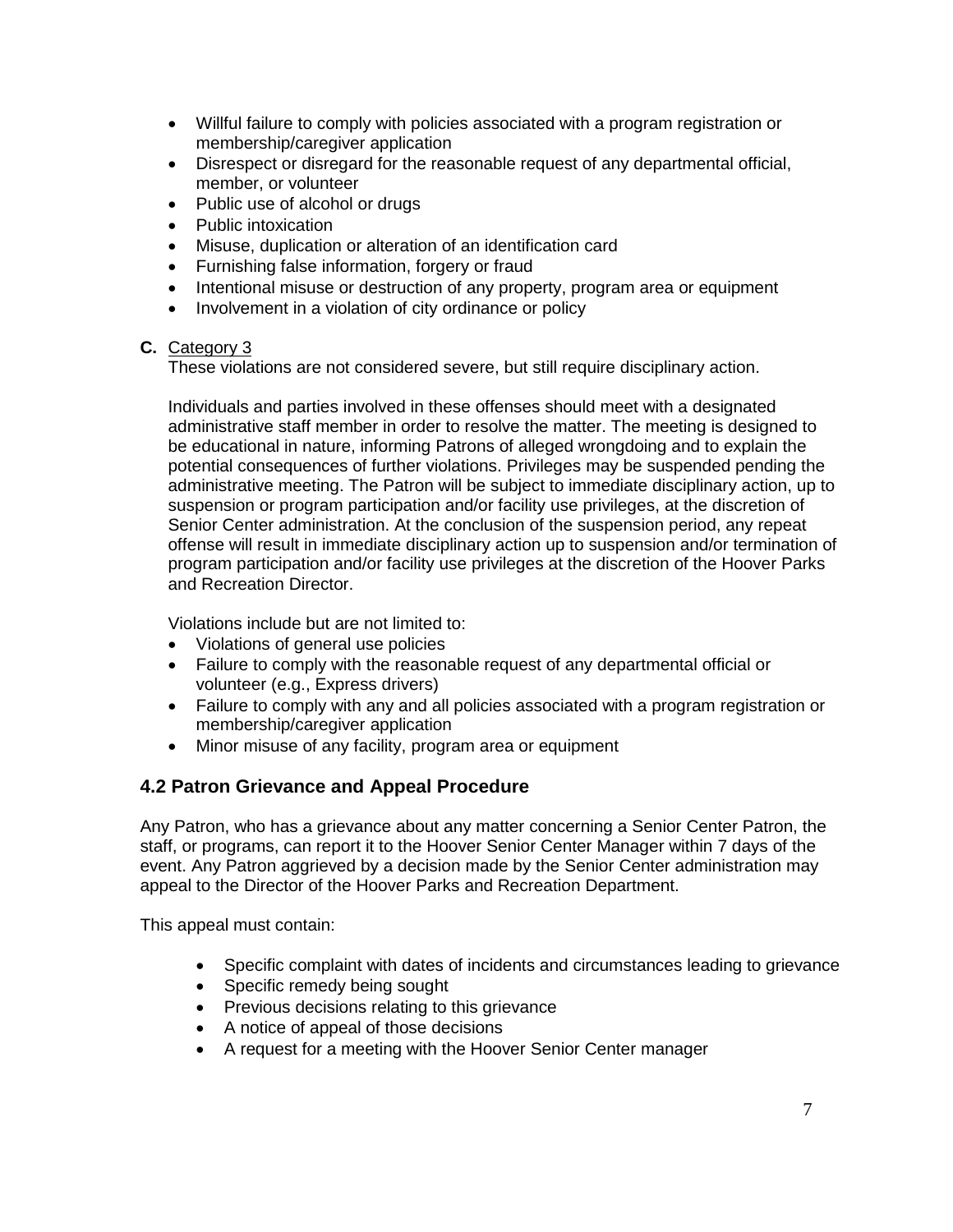The Hoover Parks and Recreation Director will make the final decision regarding the grievance and will present his/her decision to the Senior Center administration within ten (10) business days of notification when possible. The Hoover Parks and Recreation Director will also send a copy of his/her decision to the aggrieved Patron. A copy of the grievance, its supportive documentation and the final decision will be kept on file. Because the full responsibility for the Hoover Senior Center's operation rests with the Parks and Recreation Department, the decision is final and binding.

Any Patron aggrieved by a decision of the Director of the Hoover Parks and Recreation Department regarding suspension/termination of program participation and/or facility use privileges may appeal the decision to the Hoover Parks and Recreation Board. In order to appeal such decisions, the Patron must file a written appeal with the Hoover Senior Center administration within fourteen (14) days of the decision being appealed. The written notice of appeal must contain a detailed description of the underlying facts and an explanation of the basis for the appeal.

## **SECTION 5** *–* **SERVICES**

#### <span id="page-9-1"></span><span id="page-9-0"></span>**5.1 Facility**

The 8,000 square foot Senior Center building offers a creative arts room, game room, multipurpose room, kitchen, lounge, sunroom overlooking the city, computer lab and an auditorium with a large seating capacity. Time restrictions may be placed on room availability or equipment as demands arise (in the computer lab as well as in common areas).

#### <span id="page-9-2"></span>**5.2 Lounge**

A vending machine area is located in the lounge area of the Senior Center.

#### <span id="page-9-3"></span>**5.3 Patron Assistance**

Services are available to senior adults regardless of sex, religion, race, color, national origin, disabled status or socio-economic status during hours of operation.

Patrons with reference questions regarding medical, legal, and investment topics are encouraged to visit the appropriate professional council for this information.

#### <span id="page-9-4"></span>**5.4 Nutrition Program**

In partnership with the Jefferson County Commission Community Services, Workforce Development and United Way, lunch meals are provided to eligible Patrons. For more information, contact the Nutrition Coordinator at the Senior Center.

#### <span id="page-9-5"></span>**5.5 Programs and Facility Tours**

The Hoover Senior Center offers a variety of recreational, cultural and educational programs. Hoover Senior Center Newsletter circulation is distributed to members on a monthly basis. A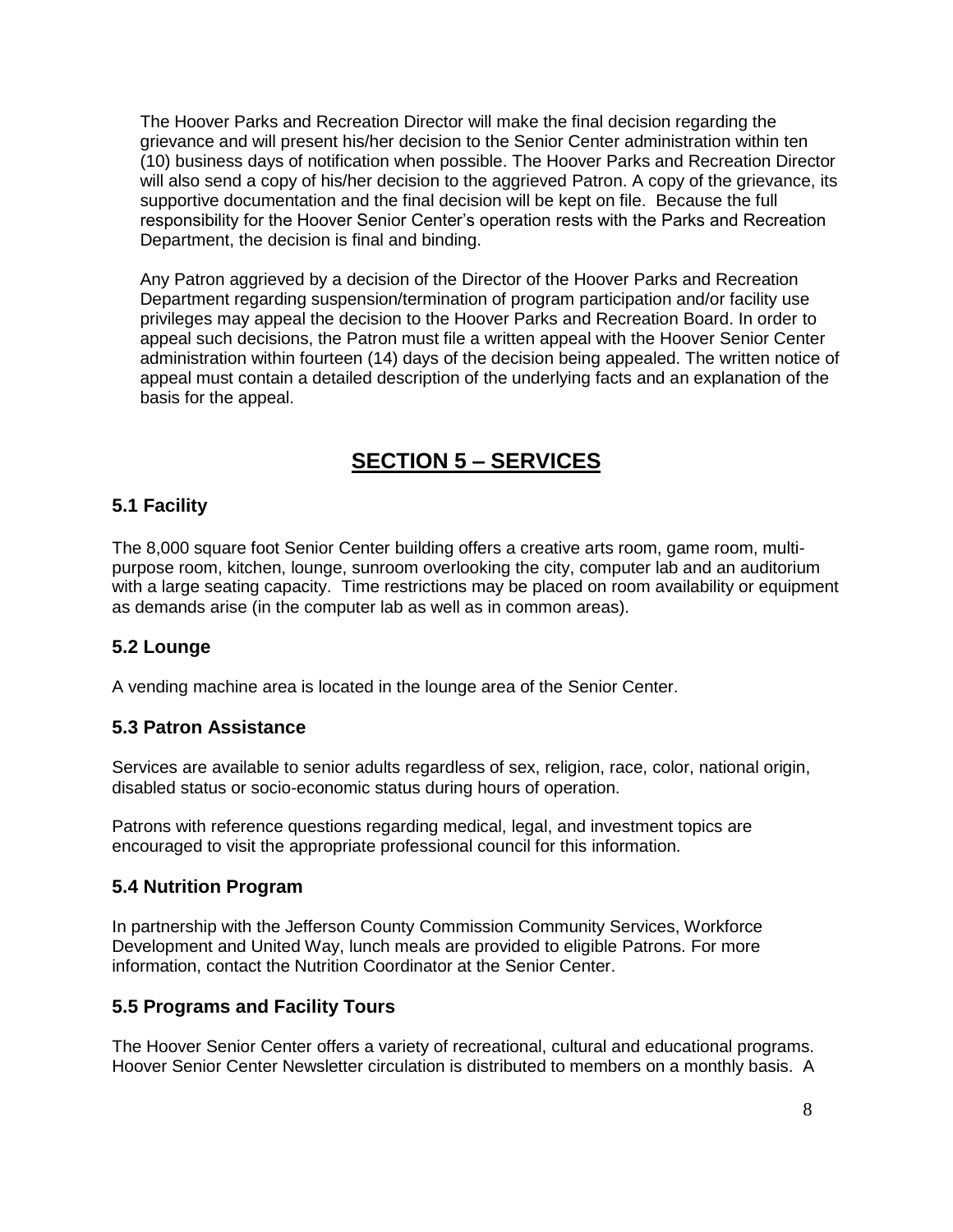current calendar of activities is available for Patrons at the Senior Center, as well as at the City of Hoover website (https://www.hooveralabama.gov).

Various monthly speakers and programs are provided for Patrons. The Hoover Senior Center does not endorse speakers providing information related to any services (e.g., financial, medical).

Tours of the Senior Center may be offered and guests must sign a guest log prior to entrance.

#### <span id="page-10-0"></span>**5.6 Service to Individuals with Disabilities**

The Hoover Senior Center meets the standards set by the American with Disabilities Act for accessibility by people with disabilities.

#### <span id="page-10-1"></span>**5.7 Volunteers**

Those wishing to volunteer at the Hoover Senior Center may apply by completing a volunteer application. Volunteer opportunities vary according to the Senior Center needs. To be considered for volunteering, applicants may be required to interview. The Senior Center management reserves the right to accept or decline any volunteers.

<span id="page-10-2"></span>The Senior Center may accept student volunteers who need to earn school, honor society, or merit badge credit. However, a parent may be required to accompany the student.

## **SECTION 6** *–* **TECHNOLOGY**

#### <span id="page-10-3"></span>**6.1 Computer Use**

The Hoover Senior Center provides free and open access to ideas and information through the Internet.

If a staff member determines that a website violates the Senior Center mission, the Patron may be asked to leave the site.

The Hoover Senior Center does not permit the use of real-time, interactive communication such as chat rooms, instant messaging, and Internet services that do not support the Senior Center's mission.

Uses considered unacceptable and a violation of Hoover Senior Center policy include but are not limited to the following:

- 1. Uses that jeopardize the security of the computer network or other networks on the Internet, including:
	- a. Impersonating another user
	- b. Using one's own software programs on the Senior Center's computers unless otherwise designated
	- c. Altering the Senior Center's computer settings
	- d. Connecting equipment (*e.g.*, laptops, PC's, wireless access points) to the network
	- e. Damaging or modifying computer equipment or software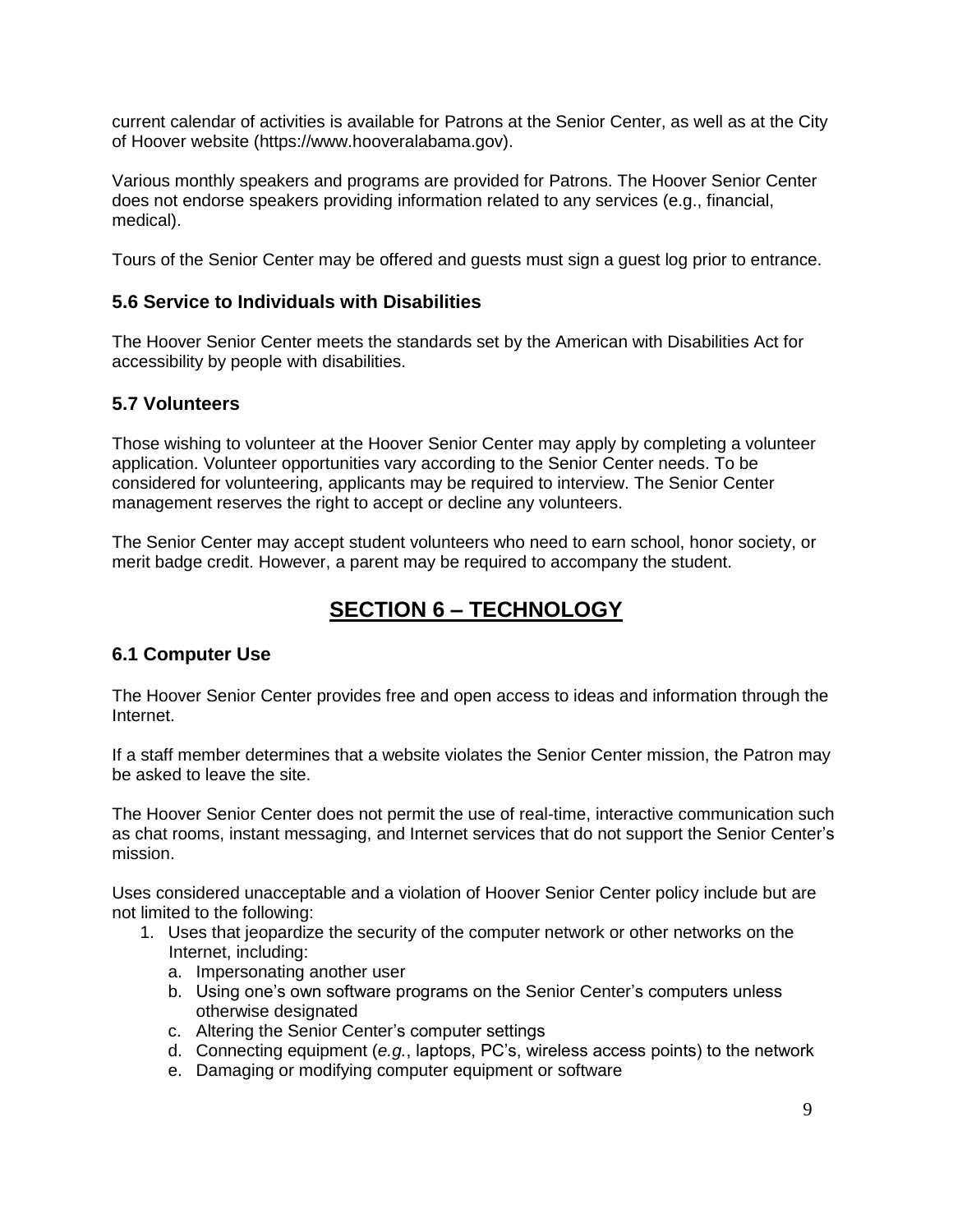- 2. Uses that violate the law or encourage others to violate the law.
- 3. Uses that cause harm to others or damage to property.

#### <span id="page-11-0"></span>**6.2 Internet Safety**

The Hoover Senior Center has no liability for direct, indirect, or consequential damages related to the use of information accessed through the Senior Center's Internet service.

Since software and information downloaded from any source, including the Internet, may contain computer viruses, users are advised to utilize virus-checking software on their personal computers and/or any other electronic devices. The Hoover Senior Center is not responsible for damage to disks, thumb drives, or computers or for any loss of data, damage, or liability that may occur from use of the Senior Center's computers.

#### <span id="page-11-1"></span>**6.3 Failure to Comply**

Failure to comply with the Hoover Senior Center guidelines and policies related to computer use may result in the forfeiture of the user's right to access the Senior Center computers, or ultimately, to the Senior Center facilities for a specified or indefinite amount of time.

## <span id="page-11-2"></span>**SECTION 7** *–* **MEETING ROOM GUIDELINES AND PROCEDURES**

#### <span id="page-11-3"></span>**7.1 Policy Statement**

In accordance with the Hoover Senior Center Policies and Procedures, the primary purpose of the Hoover Senior Center meeting rooms is to serve the needs of the Senior Center's sponsored programs and services. In addition, the City of Hoover and Hoover New Horizons may also schedule meetings and functions in meeting rooms and the Senior Center staff will attempt to accommodate their requests.

#### <span id="page-11-4"></span>**7.2 Meeting Room Guidelines**

- The Senior Center is not a rentable facility.
- The Senior Center meeting rooms are not available for rent to organizations outside of the Senior Center.
- Patrons attending classes or programs should not begin activities earlier than, or remain beyond, the designated time approved unless authorized by the Senior Center management.
- The Senior Center reserves the right to withdraw a previously approved meeting room reservation. When this is necessary, as much advance notice as possible will be given to the organization.